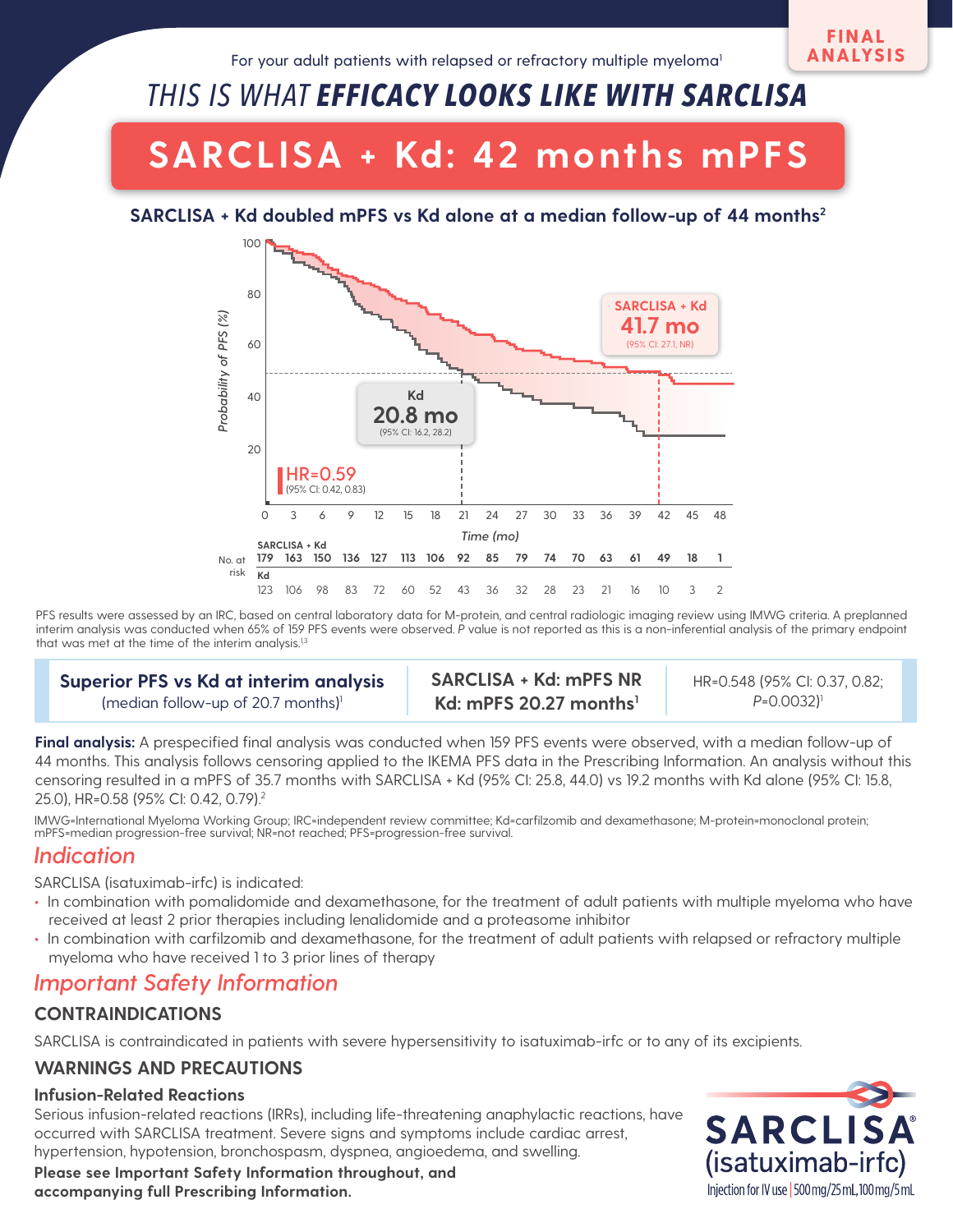#### **Infusion-Related Reactions (cont'd)**

Based on ICARIA-MM, IRRs occurred in 38% of patients treated with SARCLISA, pomalidomide, and dexamethasone (Isa-Pd). All IRRs started during the first SARCLISA infusion and resolved on the same day in 98% of the cases.

In IKEMA, infusion-related reactions occurred in 46% of patients treated with SARCLISA, carfilzomib, and dexamethasone (Isa-Kd). In the Isa-Kd arm, the infusion-related reactions occurred on the infusion day in 99% of episodes. In patients treated with Isa-Kd, 95% of those experiencing an infusion-related reaction experienced it during the first cycle of treatment. All infusion-related reactions resolved: within the same day in 74% of episodes, and the day after in 24% of episodes.

The most common symptoms (≥5%) of an infusion-related reaction in ICARIA-MM and IKEMA (N=329) included dyspnea, cough, nasal congestion, and nausea. Anaphylactic reactions occurred in less than 1% of patients. To decrease the risk and severity of IRRs, premedicate patients prior to SARCLISA infusion with acetaminophen,  ${\sf H_2}$  antagonists, diphenhydramine or equivalent, and dexamethasone.

Monitor vital signs frequently during the entire SARCLISA infusion. For patients with grade ≥2 reactions, interrupt SARCLISA infusion and provide appropriate medical management. For patients with grade 2 or grade 3 reactions, if symptoms improve to grade ≤1, restart SARCLISA infusion at half of the initial infusion rate, with supportive care as needed, and closely monitor patients. If symptoms do not recur after 30 minutes, the infusion rate may be increased to the initial rate, and then increased incrementally. In case symptoms do not improve to grade ≤1 after interruption of SARCLISA infusion, persist or worsen despite appropriate medications, or require hospitalization, permanently discontinue SARCLISA and institute appropriate management. Permanently discontinue SARCLISA if an anaphylactic reaction or life-threatening (grade 4) IRR occurs and institute appropriate management.

## *Important Safety Information (cont'd)*

**Please see Important Safety Information throughout, and accompanying full [Prescribing Information.](https://products.sanofi.us/Sarclisa/sarclisa.pdf)**

## **IKEMA Trial: SARCLISA + Carfilzomib and Dexamethasone (Kd)**

*Evaluated in 302 patients in a phase 3, multicenter, multinational, randomized, open-label study***1,2**



*Patients with relapsed or refractory multiple myeloma who had received 1 to 3 prior lines of therapy (N=302)*

*Key secondary endpoints: ORR, ≥VGPR, CR, MRD-, OS*

## *PRIMARY ENDPOINT: PFS*

Treatment was administered in 28-day cycles until disease progression or unacceptable toxicity.1

<sup>a</sup>SARCLISA 10 mg/kg was administered as an IV infusion weekly in the first cycle and every 2 weeks thereafter.<sup>1</sup>  $^{\rm b}$ Carfilzomib was administered as an IV infusion during cycle 1 at a dose of 20 mg/m $^{\rm a}$  on days 1 and 2, and at 56 mg/m $^{\rm a}$  on days 8, 9, 15, and 16; during subsequent cycles, it was administered at 56 mg/m² on days 1, 2, 8, 9, 15, and 16. Dexamethasone (IV on the days of SARCLISA and/or carfilzomib infusions, and orally on the other days) 20 mg was given on days 1, 2, 8, 9, 15, 16, 22, and 23 of each  $28$ -day cycle.<sup>1</sup>

asCR, CR, VGPR, and PR were evaluated by the IRC using the IMWG response criteria. Results are based on a prespecified final analysis with a median follow-up time of 44 months.<sup>1,2</sup>

# **IKEMA Key Secondary Endpoints**

## *Deep responses\* were seen in the IKEMA trial***<sup>2</sup>**

#### **Study limitations**

As ORR did not reach statistical significance, ≥VGPR, MRD-, and CR were not tested for significance. According to the FDA, using MRD to assess clinical benefit of a multiple myeloma treatment should only be assessed in patients who achieve a CR or sCR. In the IKEMA trial, MRD was assessed in patients who achieved ≥VGPR. Additionally, there was an amount of missing data that did not meet the FDA's threshold for label inclusion. This analysis requires cautious interpretation and clinical significance of these data is unknown.

\*A response of ≥VGPR.3

ITT=intent to treat; PR=partial response; sCR=stringent complete response.

## *Important Safety Information (cont'd)*

#### **Neutropenia**

SARCLISA may cause neutropenia.

In patients treated with Isa-Pd, neutropenia occurred in 96% of patients and grade 3-4 neutropenia occurred in 85% of patients. Neutropenic complications occurred in 30% of patients, including febrile neutropenia (12%) and neutropenic infections (25%), defined as infection with concurrent grade ≥3 neutropenia. The most frequent neutropenic infections included infections of the upper respiratory tract (10%), lower respiratory tract (9%), and urinary tract (3%).

In patients treated with Isa-Kd, neutropenia occurred in 55% of patients, with grade 3-4 neutropenia in 19% of patients (grade 3 in 18% and grade 4 in 1.7%). Neutropenic complications occurred in 2.8% of patients, including febrile neutropenia (1.1%) and neutropenic infections (1.7%).

Monitor complete blood cell counts periodically during treatment. Consider the use of antibiotics and antiviral prophylaxis during treatment. Monitor patients with neutropenia for signs of infection. In case of grade 4 neutropenia, delay SARCLISA dose until neutrophil count recovery to at least 1.0 x 109 /L, and provide supportive care with growth factors, according to institutional guidelines. No dose reductions of SARCLISA are recommended.

#### **Second Primary Malignancies**

The incidence of second primary malignancies is increased in patients treated with SARCLISA-containing regimens. The overall incidence of second primary malignancies in all the SARCLISA-exposed patients was 3.6%.

In ICARIA-MM, second primary malignancies occurred in 3.9% of patients in the Isa-Pd arm and in 0.7% of patients in the Pd arm.

In IKEMA, second primary malignancies occurred in 7% of patients in the Isa-Kd arm and in 4.9% of patients in the Kd arm. The most common (≥1%) second primary malignancies in ICARIA-MM and IKEMA (N=329) included skin cancers (4% with SARCLISA-containing regimens and 1.5% with comparative regimens) and solid tumors other than skin cancer (1.8% with SARCLISA-containing regimens and 1.5% with comparative regimens). All patients with skin cancer continued treatment after

resection of the skin cancer.

Monitor patients for the development of second primary malignancies.

| Secondary outcomes <sup>1a</sup> | SARCLISA + Kd (n=179) | $Kd$ (n=123) |
|----------------------------------|-----------------------|--------------|
| <b>ORR</b>                       | 86.6%                 | 83.7%        |
| $\geq$ VGPR                      | 72.6%                 | 56.1%        |
| CR.                              | 44.1%                 | 28.5%        |
| MRD-(ITT)                        | 33.5%                 | 15.4%        |

CR=complete response; IV=intravenous; MRD=minimal residual disease; MRD-=MRD negative/negativity; ORR=overall response rate; OS=overall survival; VGPR=very good partial response.

## **Interim analysis (20.7 months median follow-up)1,3**

- **•** *ORR:*
- **-** 86.6% (95% CI: 0.81, 0.91) with SARCLISA + Kd
- **-** 82.9% (95% CI: 0.75, 0.89) with Kd alone
- **-** *P*=0.3895; 95% CI estimated using the
- Clopper-Pearson method
- **•** *≥VGPR:* 72.6% with SARCLISA + Kd vs 56.1% with Kd alone
- **•** *CR:* 39.7% with SARCLISA + Kd vs 27.6% with Kd alone
- **•** *MRD-:* 30% with SARCLISA + Kd (95% CI: 0.23, 0.37) vs 13% with Kd alone (95% CI: 0.08, 0.20)

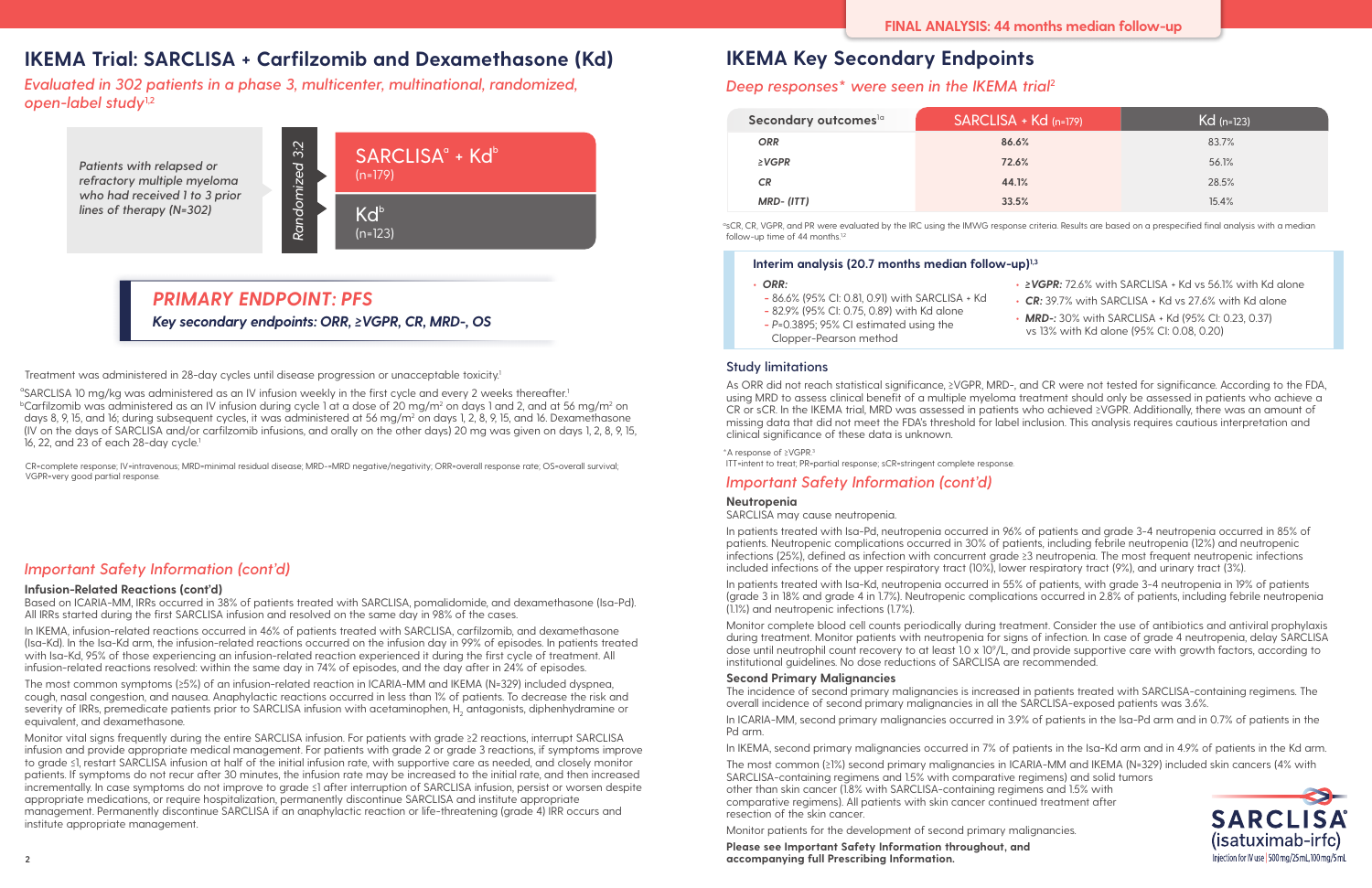#### **Please see Important Safety Information throughout, and accompanying full [Prescribing Information.](https://products.sanofi.us/Sarclisa/sarclisa.pdf)**

# **Discontinuation Rates Did Not Increase** With the Addition of SARCLISA to Kd

## *Permanent treatment discontinuation due to adverse reactions (grades 1 to 4)***1,3**

## SARCLISA + Kd

- 
- adverse reaction requiring dosage interruption was IRR (30%)<sup>1</sup>

| .ISA + Kd      | Kd              |
|----------------|-----------------|
| 8 <sup>%</sup> | 14 <sup>°</sup> |

**•** The most frequent adverse reactions requiring permanent discontinuation were infections (2.8%, SARCLISA + Kd; 4.9%, Kd) **•** Dosage interruptions due to an adverse reaction occurred in 33% of patients who received SARCLISA. The most frequent



## *Hematology laboratory abnormalities in patients receiving SARCLISA + Kd vs Kd alone***<sup>1</sup>**

|                       | SARCLISA + Kd (n=177) |         |         | $Kd$ (n=122) |         |         |
|-----------------------|-----------------------|---------|---------|--------------|---------|---------|
| Laboratory parameter  | All grades            | Grade 3 | Grade 4 | All grades   | Grade 3 | Grade 4 |
| Hemoglobin decreased  | 99%                   | 22%     | $O\%$   | 99%          | 20%     | $0\%$   |
| Lymphocytes decreased | 94%                   | 52%     | 17%     | 95%          | 43%     | $14\%$  |
| Platelets decreased   | 94%                   | 19%     | 11%     | 88%          | 16%     | 8%      |
| Neutrophils decreased | 55%                   | $18\%$  | 1.7%    | 43%          | 7%      | 0.8%    |

The denominator used to calculate the percentages was based on the safety population.

Complete blood cell counts should be monitored periodically during treatment. Patients with neutropenia should be monitored for signs of infection. In case of infection, appropriate standard therapy should be instituted. Antibiotics and antiviral prophylaxis can be considered during treatment.

# **Safety Update** From the IKEMA Final Analysis<sup>2</sup>

- **•** In IKEMA, cardiac failure was reported in 7.3% of patients in the SARCLISA + Kd group (grade ≥3, 4%) and in 6.6% of patients in the Kd group (grade ≥3, 4.1%)
- **•** Serious cardiac failure was observed in 4% of patients in the SARCLISA + Kd group and in 3.3% of patients in the Kd group

## *Cardiac failure***<sup>1</sup> \*†**

\*Cardiac failure included cardiac failure, cardiac failure congestive, cardiac failure acute, cardiac failure chronic, left ventricular failure, and pulmonary edema.1 †See the current Prescribing Information for carfilzomib for more information.

IRR=infusion-related reaction.

## **An Established Safety Profile**

## *Adverse reactions (≥10%) in patients receiving SARCLISA + Kd with a difference between arms of ≥5% compared with Kd alone***<sup>1</sup>**

|                                                      | SARCLISA + Kd (n=177) |         |         | $Kd$ (n=122) |         |         |
|------------------------------------------------------|-----------------------|---------|---------|--------------|---------|---------|
| <b>Adverse reactions</b>                             | All grades            | Grade 3 | Grade 4 | All grades   | Grade 3 | Grade 4 |
| General disorders and administration site conditions |                       |         |         |              |         |         |
| $IRR^{\alpha}$                                       | 46%                   | 0.6%    | $0\%$   | 3.3%         | 0%      | $0\%$   |
| <b>Infections</b>                                    |                       |         |         |              |         |         |
| Upper respiratory tract infection <sup>b</sup>       | 67%                   | 9%      | 0%      | 57%          | 7%      | 0%      |
| Pneumonia <sup>c</sup>                               | 36%                   | 19%     | 3.4%    | 30%          | 15%     | 2.5%    |
| <b>Bronchitisd</b>                                   | 24%                   | 2.3%    | $0\%$   | 13%          | 0.8%    | $0\%$   |
| Vascular disorders                                   |                       |         |         |              |         |         |
| Hypertension <sup>e</sup>                            | 37%                   | 20%     | 0.6%    | 32%          | 18%     | 1.6%    |
| Respiratory, thoracic, and mediastinal disorders     |                       |         |         |              |         |         |
| Dyspneaf                                             | 29%                   | 5%      | $O\%$   | 24%          | 0.8%    | 0%      |
| Cough <sup>9</sup>                                   | 23%                   | $O\%$   | $O\%$   | 15%          | $O\%$   | $0\%$   |
| <b>Gastrointestinal disorders</b>                    |                       |         |         |              |         |         |
| Diarrhea                                             | 36%                   | 2.8%    | $O\%$   | 29%          | 2.5%    | 0%      |
| Vomiting                                             | 15%                   | 1.1%    | $O\%$   | 9%           | 0.8%    | 0%      |
| General disorders and administration site conditions |                       |         |         |              |         |         |
| Fatigue <sup>h</sup>                                 | 42%                   | 5%      | $O\%$   | 32%          | 3.3%    | 0%      |

<sup>a</sup>IRR includes IRR, cytokine release syndrome, and hypersensitivity.

bUpper respiratory tract infection includes acute sinusitis, chronic sinusitis, H1N1 influenza, H3N2 influenza, influenza, laryngitis, laryngitis viral, nasal herpes, nasopharyngitis, pharyngitis, pharyngotonsillitis, respiratory syncytial virus infection, rhinitis, sinusitis, sinusitis bacterial, tonsillitis, tracheitis, upper respiratory tract infection, viral rhinitis, respiratory tract infection, respiratory tract infection viral, influenza-like illness, parainfluenzae virus infection, respiratory tract infection bacterial, and viral upper respiratory tract infection.

c Pneumonia includes atypical pneumonia, lower respiratory tract infection, lower respiratory tract infection viral, *Pneumocystis jirovecii* pneumonia, pneumonia, pneumonia influenzal, pneumonia legionella, pneumonia pneumococcal, pneumonia respiratory syncytial viral, pneumonia streptococcal, pneumonia viral, pulmonary sepsis, and pulmonary tuberculosis.

<sup>d</sup>Bronchitis includes bronchitis, bronchitis viral, respiratory syncytial virus bronchitis, bronchitis chronic, and tracheobronchitis.

e Hypertension includes hypertension, blood pressure increased, and hypertensive crisis.

f Dyspnea includes dyspnea and dyspnea exertional.

<sup>9</sup>Cough includes cough, productive cough, and allergic cough.

h Fatigue includes fatigue and asthenia.

## *Serious adverse reactions*

- Serious adverse reactions occurred in 59% of patients receiving SARCLISA + Kd<sup>1</sup>
- The most frequent serious adverse reactions in >5% of patients who received SARCLISA + Kd were pneumonia (25%) and upper respiratory tract infections (9%)
- **•** Fatal adverse reactions occurred in 3.4% of patients receiving SARCLISA + Kd (those occurring in >1% of patients were pneumonia in 1.7% and cardiac failure in 1.1% of patients) vs 3.3% in the Kd arm<sup>1,3</sup>

The safety profile for the SARCLISA + Kd group at the longer follow-up remained consistent with the interim analysis, with the most frequent adverse reactions (all grades) being IRRs (45.8%), diarrhea (39.5%), hypertension (37.9%), and upper respiratory tract infections (37.3%).

|                                                                       | $SARCLISA + Kd(n=177)$ | $Kd$ (n=122) |
|-----------------------------------------------------------------------|------------------------|--------------|
| Median treatment exposure                                             | 94 weeks               | 62 weeks     |
| Serious adverse reactions                                             | 70.1%                  | 59.8%        |
| Fatal adverse reactions                                               | 5.6%                   | 4.9%         |
| Cardiac failure, grade ≥3 (any class <sup>a</sup> )                   | 4.5%                   | 4.1%         |
| Permanent discontinuation due to<br>adverse reactions (grades 1 to 4) | 12.4%                  | 18%          |
|                                                                       |                        |              |

<sup>a</sup>Grouping using MedDRA SMQ cardiac failure narrow terms.